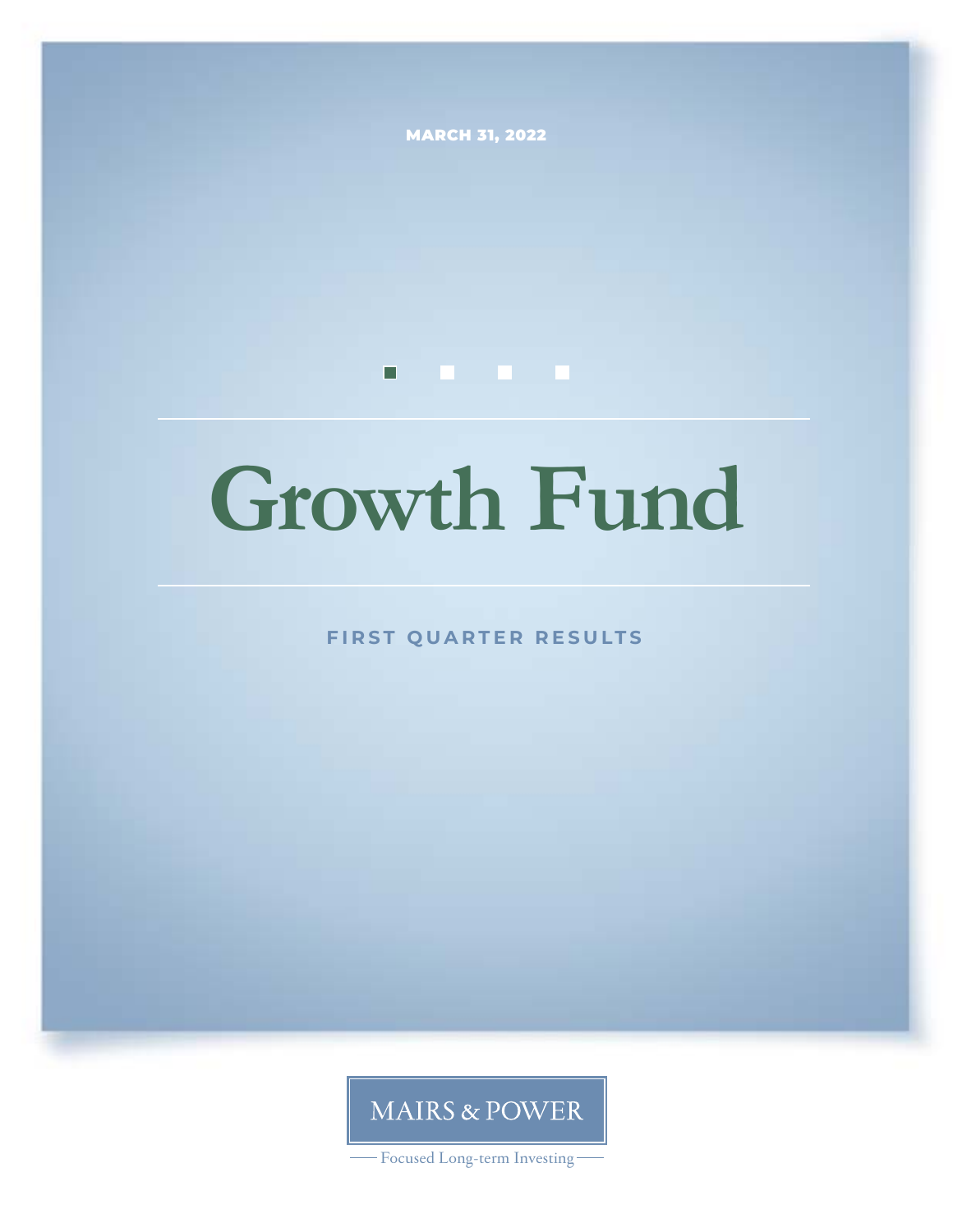# Market Overview | First Quarter 2022

While COVID-19 certainly hasn't disappeared, the rates of infection have finally come down from their peak. But if we expected that to result in a calm market, those hopes were shattered in the first quarter of 2022. Russia's unprovoked attack on Ukraine threatens to disrupt global supplies of oil and gas, agricultural products, chemicals, and some metals. Even before the attack began, the U.S. was experiencing its highest rate of inflation since the 1980s. It's most noticeable at the gas pump, but food, retail, and home energy prices also are taking a bigger bite out of budgets. Add to that the outlook for interest rate increases, and what was a steadily rising stock market turned more volatile.

Still, most economic indicators continue to look good. The ISM indices for manufacturing and services, though they've declined somewhat from their highs, are still above 50, indicating broad-based economic expansion. Retail spending rose 0.3% in February, a slowdown from January's 4.8% jump but still an increase of nearly 18% from a year ago. In February, domestic airline ticket bookings rose above 2019 levels for the first time since March 2020. Job growth numbers are strong, new job openings remain near all-time highs, and unemployment claims continue to be near 50-year lows. In addition, wages have been growing at an annual rate between 5% and 6%, helping to push consumer spending higher.

After closing at an all-time high of 4,797 on January 3, the S&P 500 dropped 13% to 4,171 on March 8, before rallying back to close the quarter at 4,530, down 4.95%. The dividend index of the S&P 500 Total Return (TR) was -4.60%. The Dow Jones Industrial Average TR was -4.10%, and the Bloomberg U.S. Government/Credit Bond Index fell 6.33%.

# Future Outlook

The overriding economic concern going forward remains inflation. In March, the consumer price index hit an annual rate of 8.5%, the highest rate since January 1982. The Federal Reserve (Fed) is determined to get inflation under control. On March 16, the Fed took the first step to move interest rates back toward normal by raising the Federal Funds rate a quarter of a percent. Several more hikes are likely this year. But as long as supply chains remain snarled, it may be difficult for those rate increases to bring inflation down significantly.

Institute for Supply Management (ISM)-Manufacturing Index monitors employment, production, inventories, new orders and supplier deliveries and is based on surveys of more than 300 manufacturing firms by the ISM.

Consumer Price Index measures the average change in prices over time that consumers pay for a basket of good and services. **Past performance is not a guarantee of future results.**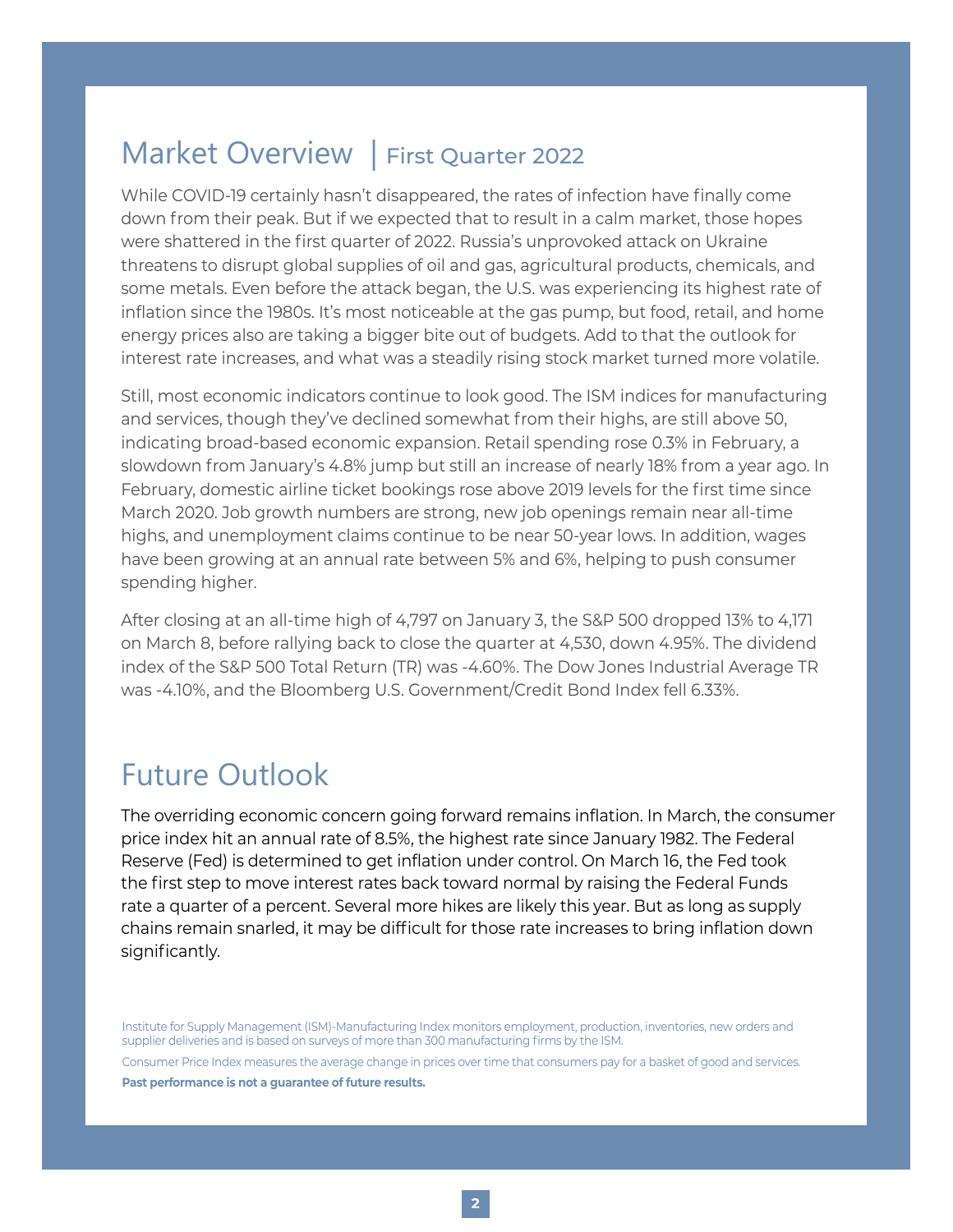## Future Outlook continued

Meanwhile, earnings growth remains on track, and earnings are the most important driver of stock prices. After an earnings increase of 47.7% in 2021, the current consensus estimate calls for growth of 9.5% in 2022. Thanks to the first quarter's selloff, stock valuations have come down. The price/earnings ratio of the S&P 500, at 19.5 times earnings, ended the quarter about 15.7% above its 10-year average, down from 26.8% at the end of 2021. The price-to-earnings multiple on the S&P Midcap 400 is at 14.1 times earnings, 16.8% below its 10-year average. This makes midcap companies particularly appealing, and we will be digging deeper there for new opportunities.

One sector we will continue to steer clear of is Energy. True, the sector has been booming. The S&P 500 Energy Index reached its highest price since 2015 on March 25 at \$601.34, and it closed the quarter up 39.03%. But we believe the current oil and gas price boom will be short-lived, and we've always taken the long view. With more alternative energy options being explored and work being done to slow emissions, traditional oil and gas companies will be challenged to maintain profitability. Though alternative energy companies and products are still in their infancies, we believe that there is investment potential there.

The price of oil has been one of the chief drivers of inflation. Given our underweight exposure to Energy stocks and overweight to Materials companies that rely heavily on oil derivatives as inputs, the hyperinflation (more than 70 percent higher year-over-year) of petroleum prices was very difficult to overcome in the first quarter. But we expect this hydrocarbon market environment to reverse in the long run. In fact, looking beyond sectors particularly impacted by fossil fuel costs, most of our portfolio has managed normal product inflation quite well.

# Fund Reorganization Approved

On March 30, 2022, the shareholders of the Growth Fund, the Balanced Fund, and the Small Cap Fund approved a proposal to transition each Fund from the Mairs & Power Funds Trust into Trust for Professional Managers (TPM). We thank shareholders for their votes in favor of this reorganization. We know that this proxy vote caused some difficulties, and we apologize for the inconvenience. We are confident that this reorganization is in the best interest of our shareholders.

Each Fund will transition to a TPM structure at the close of business on April 29, 2022. There will be no changes to the Funds' investment objectives, principal investment strategies, principal risks, investment adviser, or portfolio management teams. The reorganization will allow the Funds greater access to legal, research, and operational resources and will provide potential opportunities for lowering expenses.

The price-earnings ratio, also known as P/E ratio, is the ratio of a company's share price to the company's earnings per share.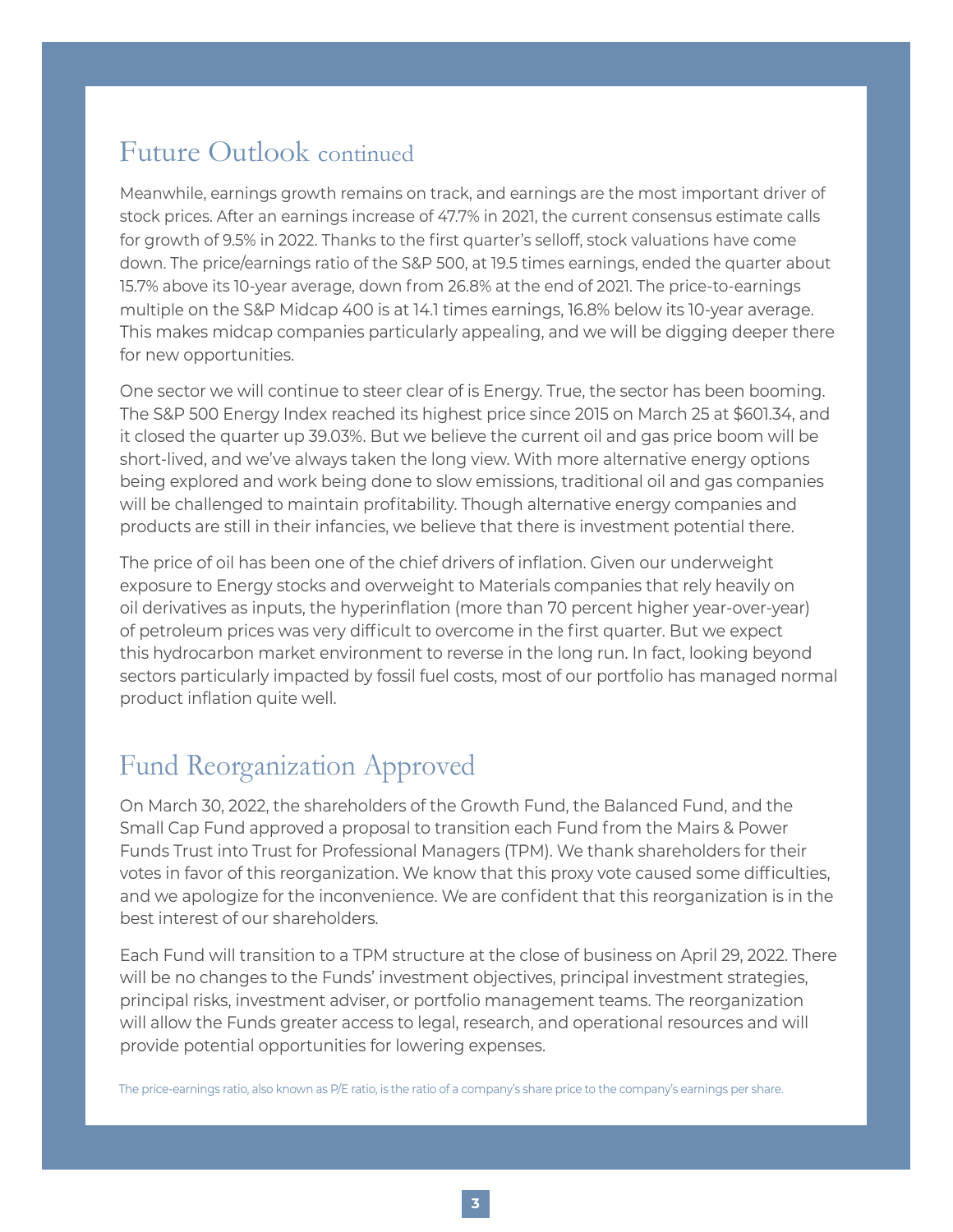# Growth Fund | MPGFX

# Performance Review

In the first quarter of 2022, the Mairs & Power Growth Fund fell 7.28%, compared to declines of 4.60% for the S&P 500 TR and 5.13% for its peer group as measured by the Morningstar U.S. Fund Large Blend Index.

*Performance data quoted represents past performance and does not guarantee*  future results. The investment return and principal value of an investment will *fluctuate so that an investor's shares, when redeemed, may be worth more or less than their original cost. Current performance of the Fund may be lower or higher than the performance quoted. For the most recent month-end performance figures, please call Shareholder Services at (800) 304-7404. Expense Ratio 0.64%.*

Both sector allocation and stock selection negatively impacted Fund performance relative to the S&P 500. While most sector allocation contributed positively, it was overwhelmed by the Fund's underweight in Energy, which we exited this year. Energy is a small sector in the S&P 500 at about 3.5%, but it significantly outperformed the rest of the index in Q1. Given our long-term philosophy and the negative demand outlook for fossil fuels, we are continuing to avoid the sector and believe that over the long term the supply demand equation will turn more negative, which will result in lower energy prices and sector underperformance.

During the quarter, the Fund's stock selection was strongest in Communication Services. Activision (ATVI) performed well thanks to the takeout offer from Microsoft (MSFT). Alphabet (GOOG) also added modestly to relative performance, continuing its strong momentum from last year.

In Consumer Staples, both of our holdings, Hormel (HRL) and Sysco (SYY), held up better than the market. As the economy reopens and consumers return to restaurants and institutional food services, both companies should benefit. It also helps that both have significant product offerings that help customers facing difficult labor constraints.

Healthcare was another area of relative outperformance as the Fund's larger positions in Medtronic (MDT) and UnitedHealth (UNH) benefitted the portfolio. We consider these two Minnesota companies strong safe havens during economic uncertainty. And like Consumer Staples, Healthcare tends to hold up better in tough markets.

But poor performance by stocks held in the Industrial and Materials sectors overwhelmed positive selection in the other areas of the portfolio.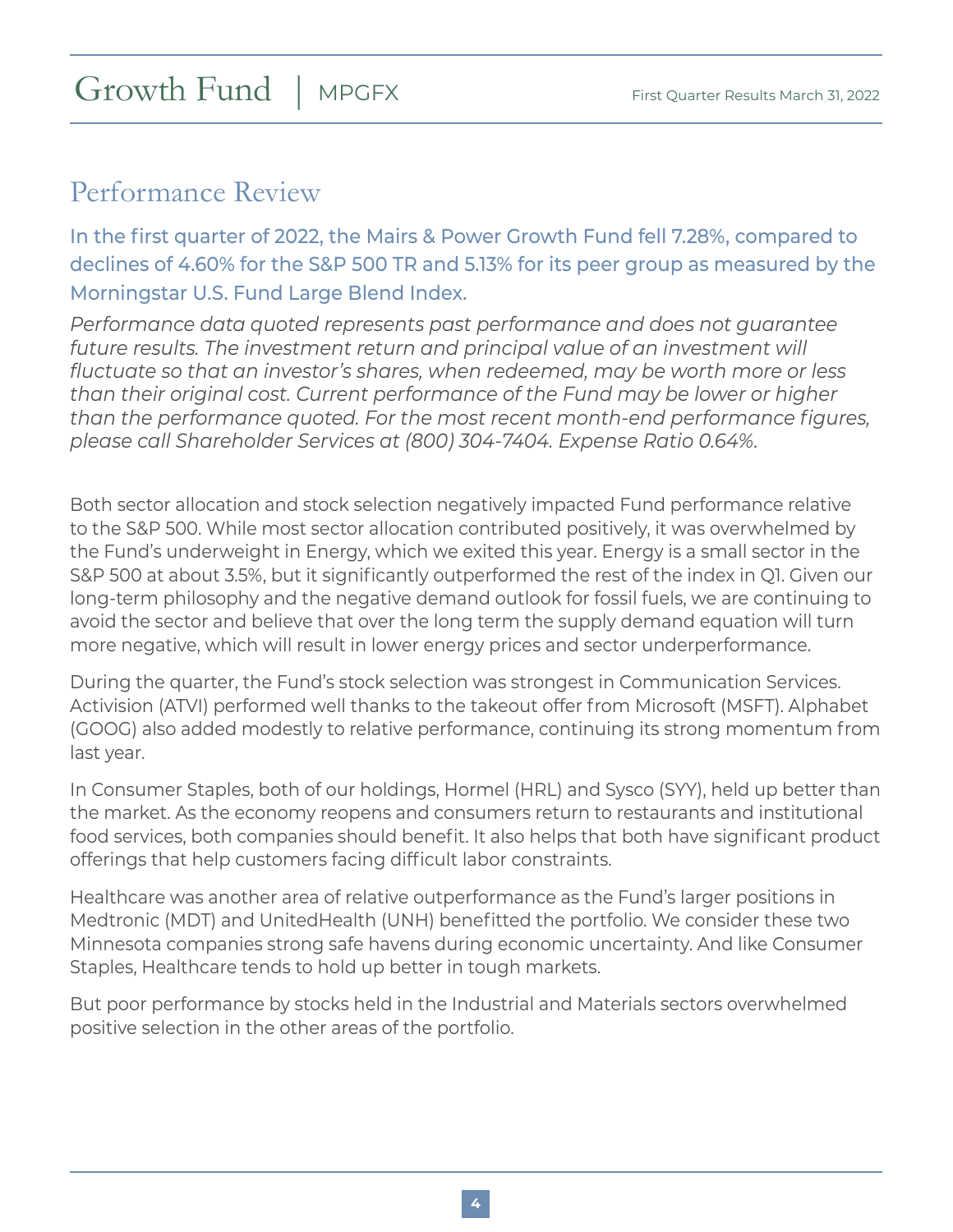# Growth Fund | MPGFX

Within Industrials, large holdings in Toro (TTC) and Graco (GGG) significantly hurt firstquarter relative performance. Both stocks have struggled as supply chain disruptions and input costs continue to weigh on results. In Materials, the story is similar for Ecolab (ECL) and Sherwin-Williams (SHW). While all these companies have taken pricing action to offset higher raw material, labor, and freight costs, they have been unable to get ahead of inflation. The result is pressured operating margins and stock underperformance. We believe these companies have significant pricing power and will eventually be able to pass on higher costs. But that could take time, especially for parts of the businesses operating under longer-term contracts. Another headwind to these stocks in the quarter was a slowing housing market due to higher mortgage rates and lower consumer confidence. Unfortunately, it could take longer for these trends to improve.

During the quarter, we added JPMorgan (JPM) and Northern Trust (NTRS), two Financial companies that are more value-oriented and will likely benefit in a rising interest rate environment. JPMorgan has been held for many years in the Mairs & Power Balanced Fund, and with its reasonably attractive valuation, the time seemed right to start a modest position in the Growth Fund. As a value stock, it provides a bit of balance to the Fund's growth-oriented portfolio. Northern Trust is a bit more of a growth holding. It provides asset management to investors, particularly high-net-worth individuals, and it has a strong competitive position thanks to its reputation for unmatched, high-touch service. While the company is not quite in our backyard, its Chicago headquarters gives us easy access to management.

Overall, we are disappointed in the underperformance in the quarter but happy with the competitive positions of our holdings. We expect they will perform well in an inflationary environment, but we understand that it could take a little longer than one quarter for that to pan out.



**Andrew R. Adams, CFA Pete J. Johnson, CFA** Lead Manager **Co-Manager** *above left above right*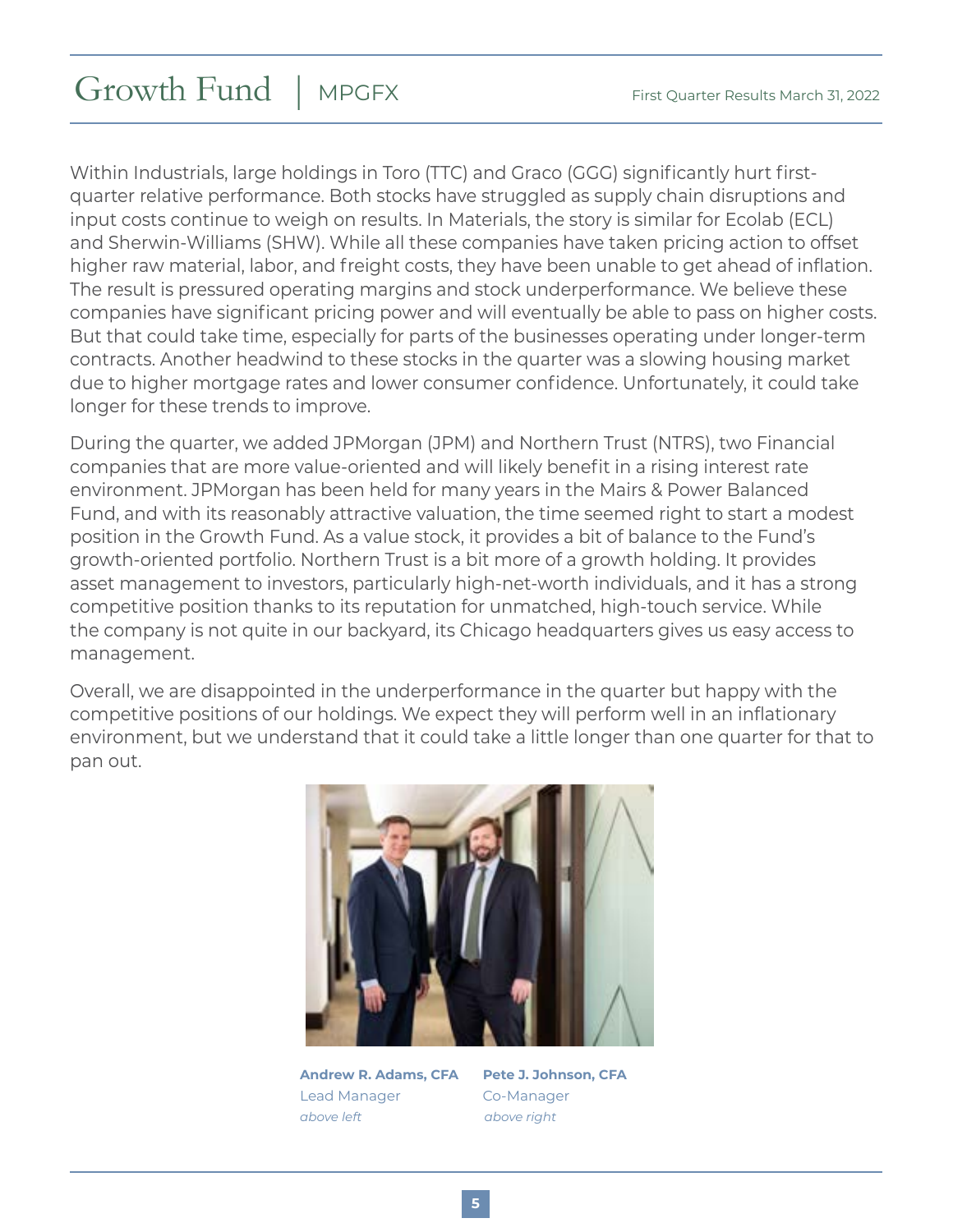### Mairs & Power Growth Fund Contributors **Year-to-Date (%) 12/31/2021—3/31/2022**

|       | <b>BOTTOM CONTRIBUTORS</b>    |          |  |  |
|-------|-------------------------------|----------|--|--|
| 21.49 | Sherwin-Williams Company      | $-29.12$ |  |  |
| 725   | Ecolab Inc.                   | $-24.74$ |  |  |
| 5.59  | Littelfuse, Inc.              | $-20.74$ |  |  |
| 3.60  | <b>Bio-Techne Corporation</b> | $-16.29$ |  |  |
| 1.56  | Microsoft Corporation         | $-8.33$  |  |  |
|       |                               |          |  |  |

Top and bottom contributors are securities that were selected based on their contribution to the portfolio as of March 31, 2022. Then the performance number shown is total return of the security for the period. Total return is amount of value an investor earns from a security over a specific period and when distributions are reinvested. Past performance does not guarantee future results.

# Average Annualized Returns (%) as of  $03/31/2022$

| <b>Fund/Index</b>                             | 1 YR  | 5 YR  | <b>10 YR</b> | <b>25 YR</b> | SINCE INC                |
|-----------------------------------------------|-------|-------|--------------|--------------|--------------------------|
| <b>Mairs &amp; Power Growth Fund</b>          | 11.75 | 13.74 | 13.28        | 11.12        | 11.54                    |
| $S\&P$ 500 TR Index <sup>2</sup>              | 15.65 | 15 99 | 14.64        | 944          | 10.58                    |
| Morningstar Large Blend Category <sup>3</sup> | 11.43 | 13.51 | 12.34        | 7.90         | $\overline{\phantom{a}}$ |
|                                               |       |       |              |              | $\sim$                   |

Expense Ratio 0.64% Inception 11/7/1958

*Performance data quoted represents past performance and does not guarantee future results. The investment return and principal value of an investment will fluctuate so that an investor's shares, when redeemed, may be worth more or less than their original cost. Current performance of the Fund may be lower or higher than the performance quoted. For most recent month-end performance figures call Shareholder Services at (800) 304-7404.*

<sup>1</sup> Performance information shown includes the reinvestment of dividend and capital gain distributions, but does not reflect the deduction of taxes that a shareholder would pay on Fund distributions or the redemption of Fund shares.

2 S&P 500 TR Index is an unmanaged index of 500 common stocks that is generally considered representative of the U.S. stock market.

3 Morningstar large-blend portfolio are fairly representative of the overall U.S. stock marketing in size, growth rates, and price. Stocks in the to 70% of the capitalization of the U.S equity market are defined as large-cap. The blend style is assigned to portfolios where neither growth nor value characteristics predominate. These portfolios tend to invest across the spectrum of U.S. industries, and owing to their broad exposure, the portfolios' returns are often similar to those of the S&P 500 Index.

Dow Jones Industrial Average TR Index is a price-weighted average of 30 significant stocks traded on the New York Stock Exchange and the NASDAQ.

Bloomberg Government/Credit Bond Index is a broad-based flagship benchmark that measures the non-securitized component of the U.S. Aggregate Index. It includes investment-grade, U.S. dollar-denominated, fixed-rate Treasuries, government-related and corporate securities.

S&P 400 Midcap Index TR Index is an unmanaged index of 400 mid-cap stocks that generally covers over 7% of the U.S. equities market.

One cannot invest in an index.

**Risks:** All investments have risks. Mairs & Power Growth Fund is designed for long-term investors.